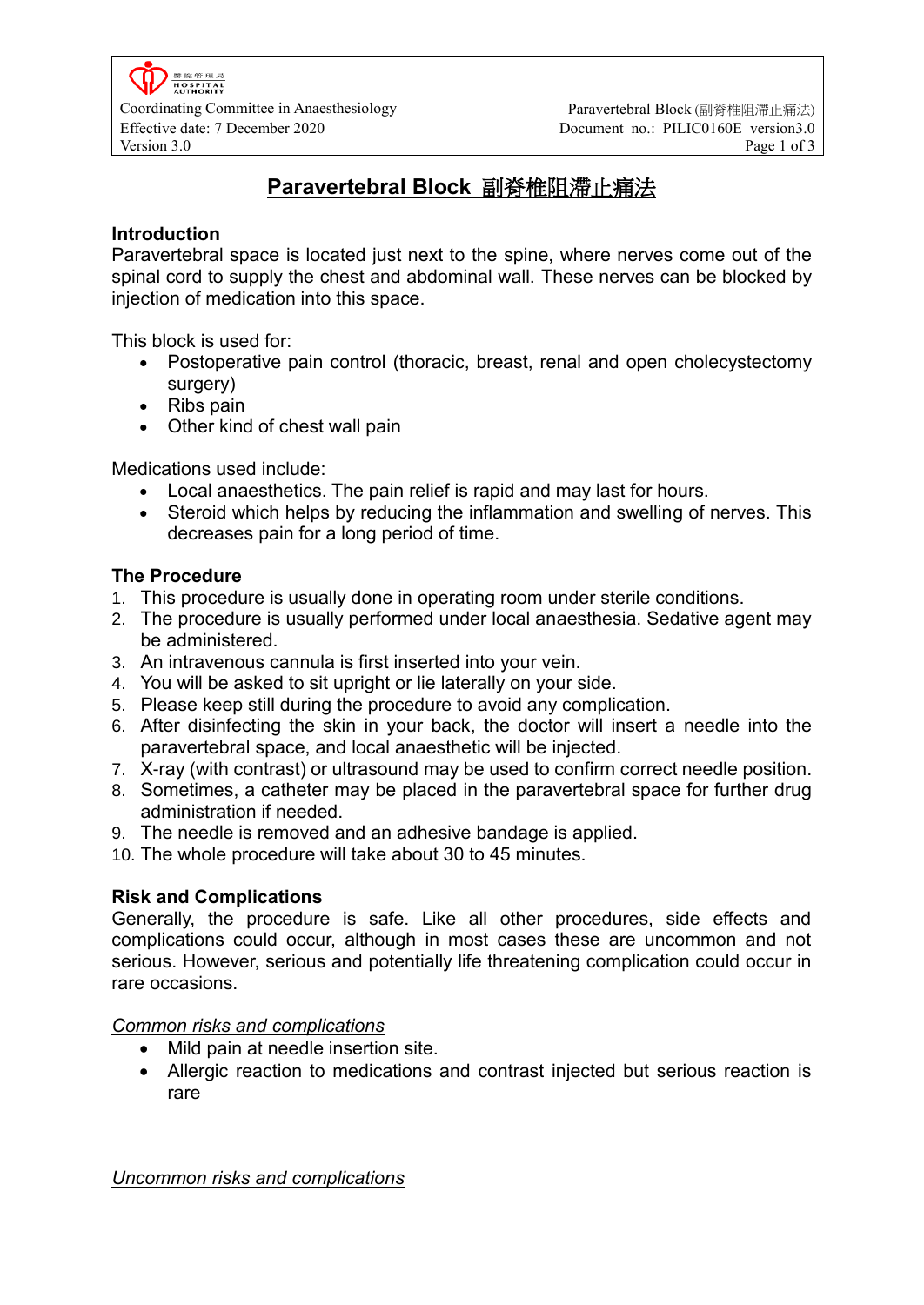

- Adverse effects related to steroid use are usually self-limiting because it is usually used in a low dose. These include facial flushing, insomnia, nightmares, nervousness and increased glucose level in diabetes. Whether low dose steroid leads to avascular necrosis remains controversial.
- Significant bleeding and hematoma formation
- Local anaesthetic related convulsion, arrhythmias or death.
- Pneumothorax. (Introduction of air into the cavity between the chest wall and the lungs due to needle puncture leading to shortness of breath. In severe cases a chest tube is inserted to drain the air. However most cases are mild and spontaneously resolve with oxygen treatment.)
- Nerve injury to the nerve plexus during injection.

#### *Rare risks and complications*

• Bacterial infection

### **Before the Procedure**

- You may be requested to fast for at least 6 hours before the procedure.
- You should inform the medical staff of any past allergy, medical conditions and medications that you are taking, especially blood thinning medication (e.g. warfarin, clopidogrel).
- Ask your doctor whether you should continue your regular medication on the day of the procedure.
- Inform your doctor or nursing staff if you are, or think you may be pregnant.
- If you feel unwell on the day of procedure, please inform the Hospital to postpone the procedure.

## **After the Procedure**

- You may resume oral intake only after being assessed by the nursing staff.
- If sedative has been used, you should avoid operating heavy machinery, signing legal documents or drive for the rest of the day.
- You should be accompanied by a family member or friend.

#### **Follow Up**

- A pain clinic follow up appointment will be arranged.
- In case there are any serious adverse effects or complications after the procedure, you should seek urgent medical advice.

#### **Remarks**

This is general information only and the list of complications is not exhaustive. Other unforeseen complications may occasionally occur. In special patient groups, the actual risk may be different. For further information please contact your doctor.

| *Reference of occurrence rate |  |                 |      |           |  |  |
|-------------------------------|--|-----------------|------|-----------|--|--|
| Very common Common            |  | <b>Uncommon</b> | Rare | Very rare |  |  |